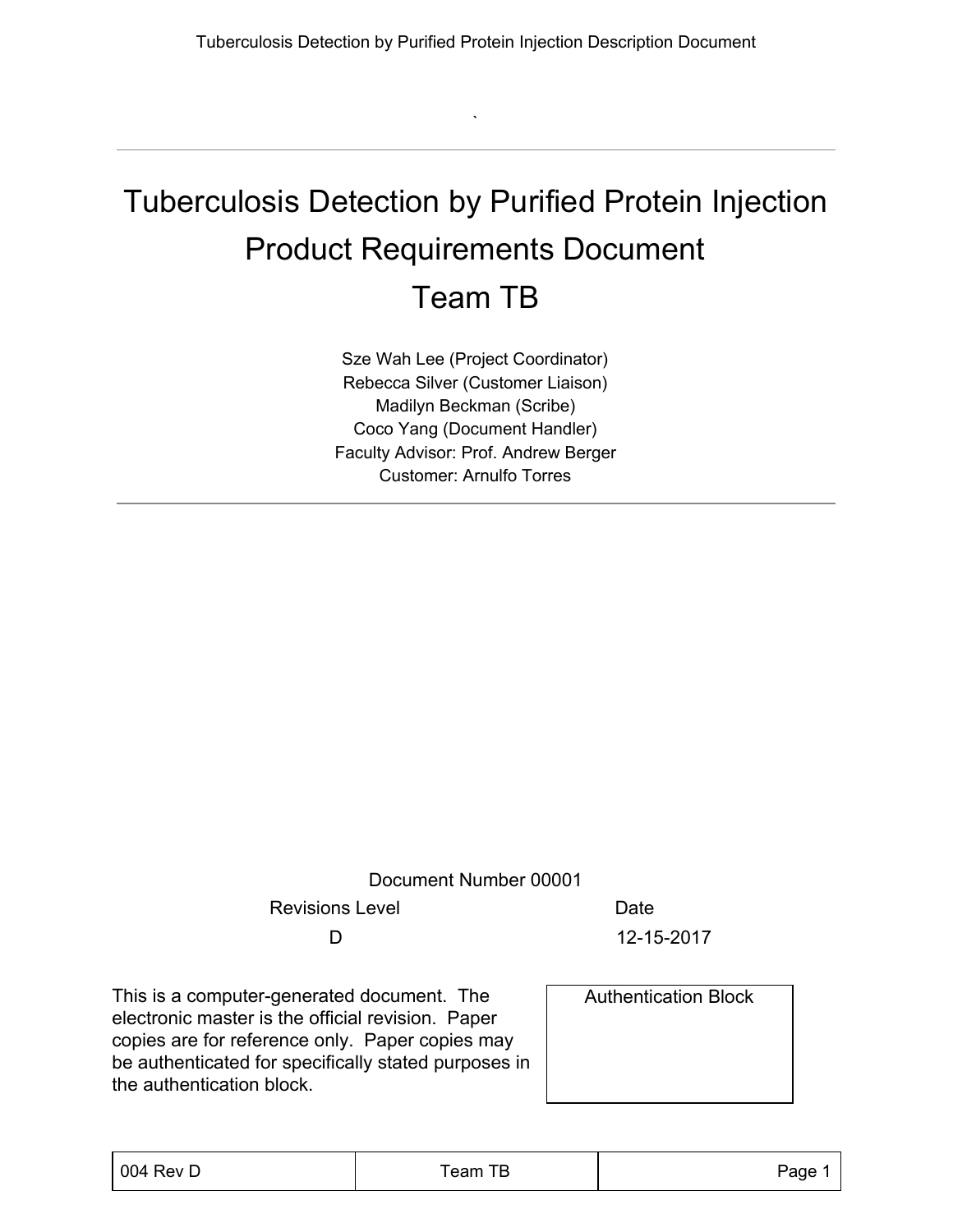## Table of Contents

| 3              | Revision History and Customer Approval |
|----------------|----------------------------------------|
| 4              | Vision                                 |
| 4              | <b>Environment and Budget</b>          |
| 5              | <b>Regulatory Issues</b>               |
| 5              | <b>Fitness for Use and Schematics</b>  |
| 6              | <b>Upcoming Challenges</b>             |
| 7              | <b>Team Responsibilities</b>           |
| $\overline{7}$ | Past and Future Semester Timeline      |
| 9              | Appendix                               |

| 004 Rev D | Team TB | Page 2 |
|-----------|---------|--------|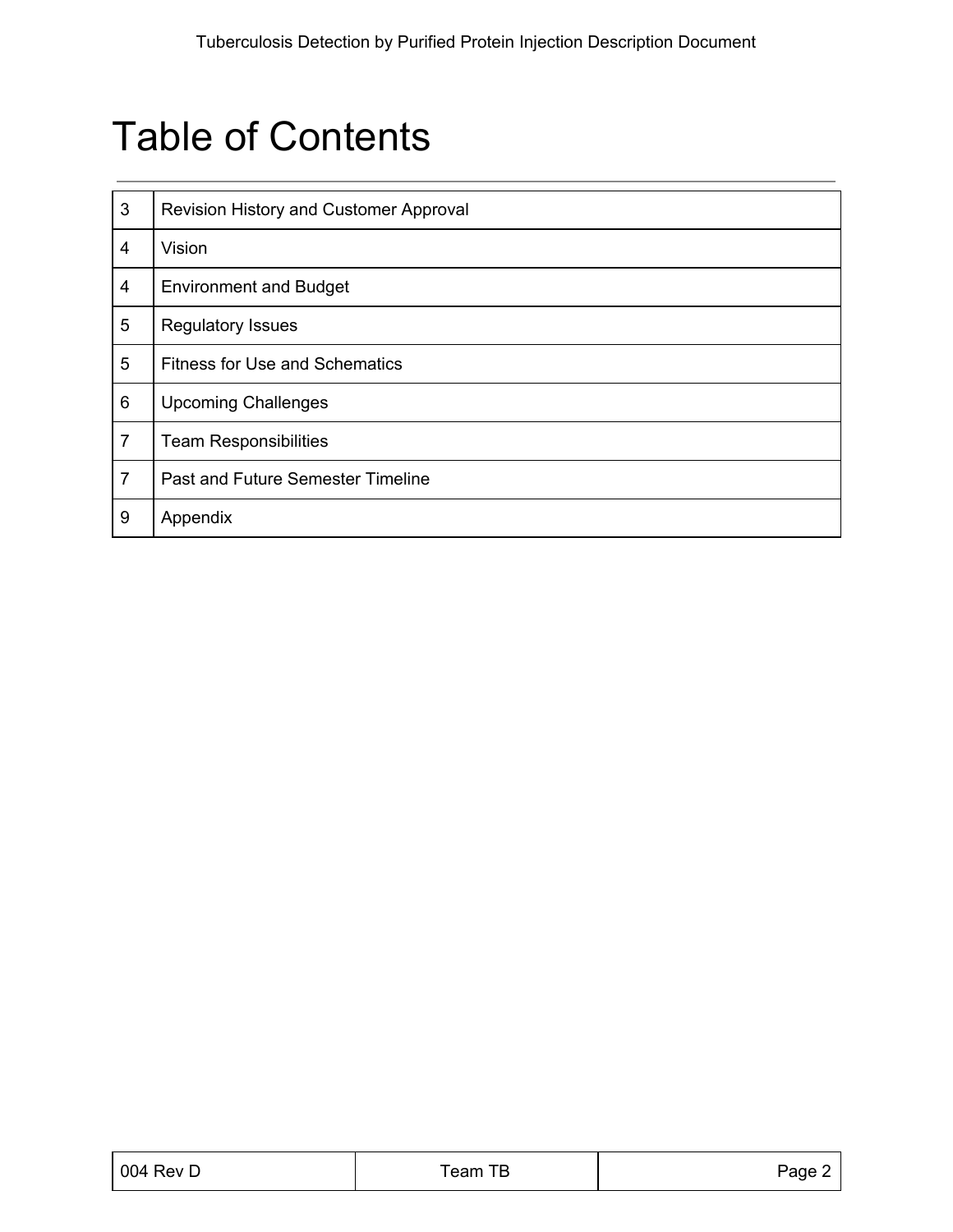# Revision History

| Revision | Description | Date        | Authorization |
|----------|-------------|-------------|---------------|
| A        | Release     | Oct 31 2017 | All           |
| B        | Release     | Nov 15 2017 | All           |
| C        | Release     | Dec 1 2017  | All           |
|          | Release     | Dec 15 2017 | All           |

The customer for this project is Arnulfo Torres, registered nurse based out of Rochester, NY. He approved the final PRD revision D on December 15, 2017. And email confirmation is attached in the Appendix section.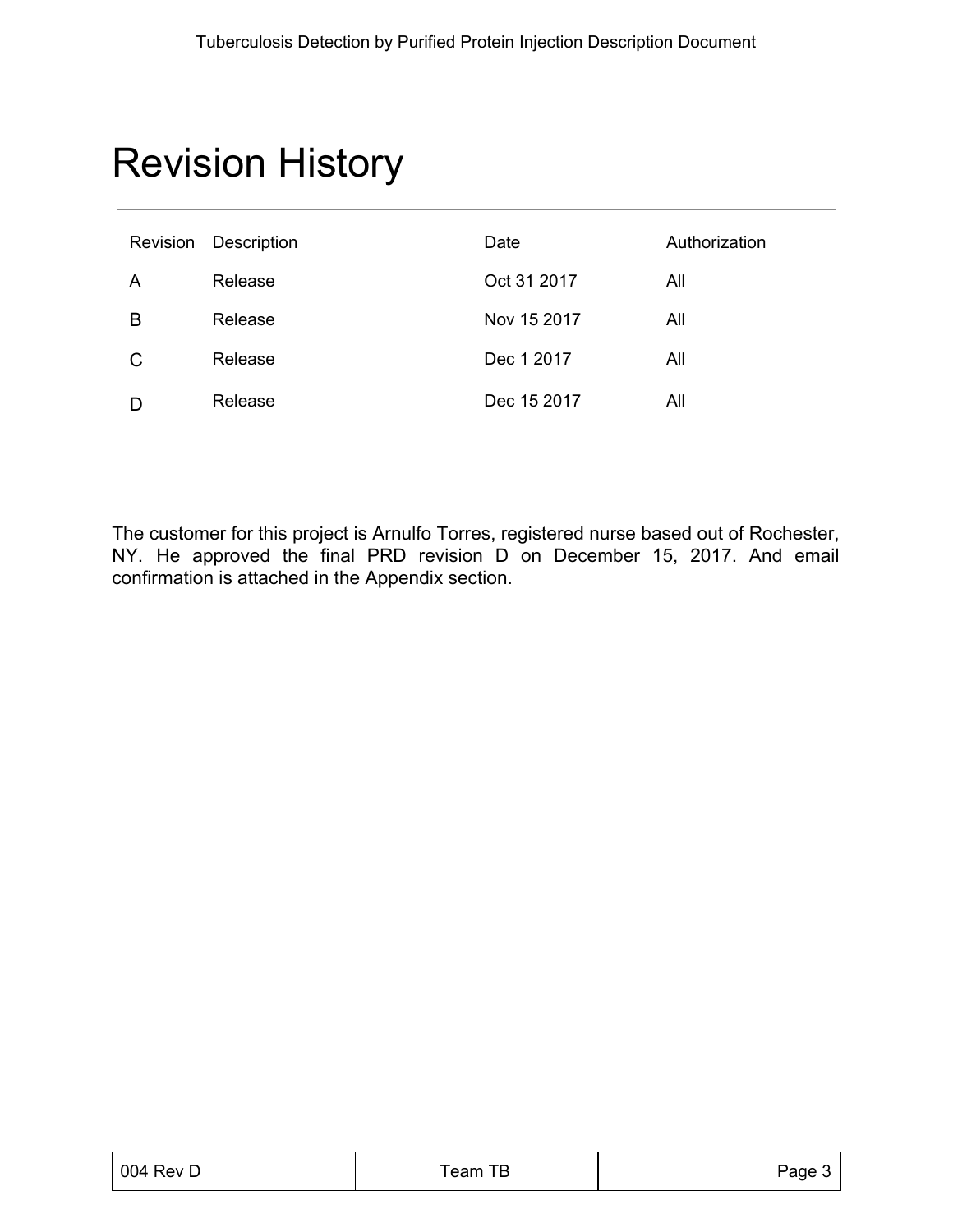The motivation behind the TB detection test is to assist nurses for improving accuracy in medical procedures and diagnosis. The senior design group would identify optical specifications along with source and detector design system.

#### **Vision:**

The ideal system has a source and detector connected to a data processing device. The user would place the detector and source above the spot of skin with PPD injection. The device would be able to calculate the surface topography of the bleb after injection, and provide a volume measurement in milliliters. This includes, cross sectional area and height of the bleb. After the patient returns for a follow up meeting 48hr to 72hr later, the device would be able to calculate the cross sectional area, most importantly the width perpendicular to the arm, of the physical reaction on the dermis. We are exploring a profilometry method, an approach that meets the basic criteria requested by the customer. This approach explores the physical traits such as area and volume of the skin reaction to the PPD injection. This solution is similar to that of the current medical procedure, but will eliminate the subjectivity of measuring the spot by hand or simply judging size via the human eye.

#### **Environment:**

As a device intended for clinics, it needs to operate in the following environment:

#### **Temperature**

59-77 °F – operation range

#### **Relative Humidity**

40-50%~ room temperature

It will operate under outlet/battery power. Building and testing will be done in a lab in Wilmot 536.

#### **Budget:**

Currently all cost should be under \$1000

| 004 Rev D | Team TB | Page 4 |
|-----------|---------|--------|
|           |         |        |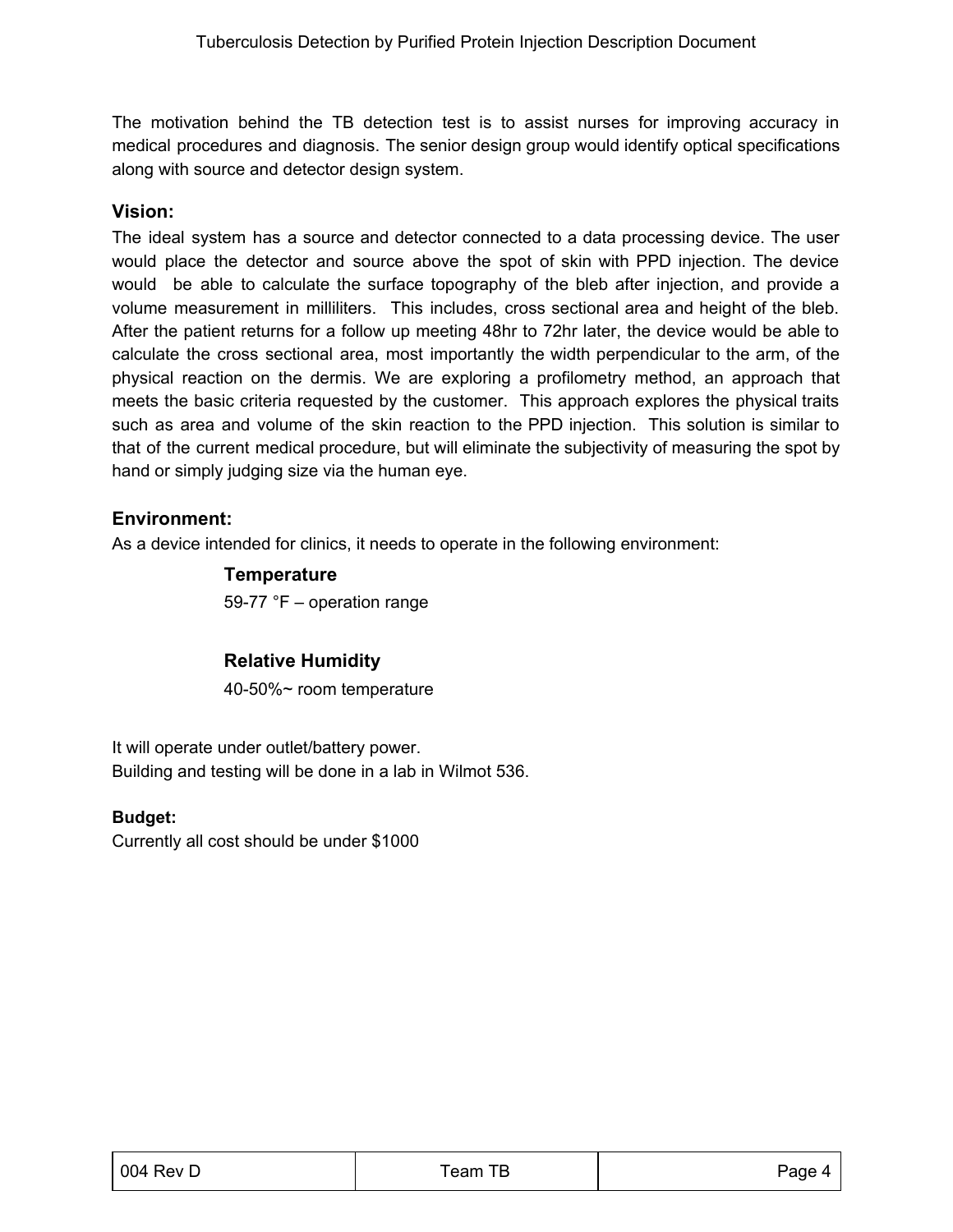#### **Regulatory Issues:**

None

#### **Fitness for use:**

The scanner system will:

- Low Signal/Noise, high contrast
- Write code (MATLAB) to take the 2D image obtained and render a height to construct a 3D image, giving us a volumetric measurement.
- Need a stationary stand to elevate and angle source and detector
- System will be portable and lightweight, about weight of laptop
- Create calibration technique for system to assure accurate and consistent measurements
	- Including a calibration sample of known size (possibly use 3D printer in Rettner)
- Stand to hold source/detector instrument, exploring tripod and small C arm designs, must be stationary
- Currently operating under \$1000 budget
- Be able to reliably categorize patients and keep their before and after test results separate

**Schematics** 



Figure 1: Lens 1 would be a collimating lens. Grating would be placed in the collimated beam path. The second lens is placed 2 focal lengths away from the grating and thus imaged at 2f away the lens with 1x magnification. The camera would detected perpendicular to the image plane.

| $\vert$ 004 Rev D | Team TB | Page 5 |
|-------------------|---------|--------|
|                   |         |        |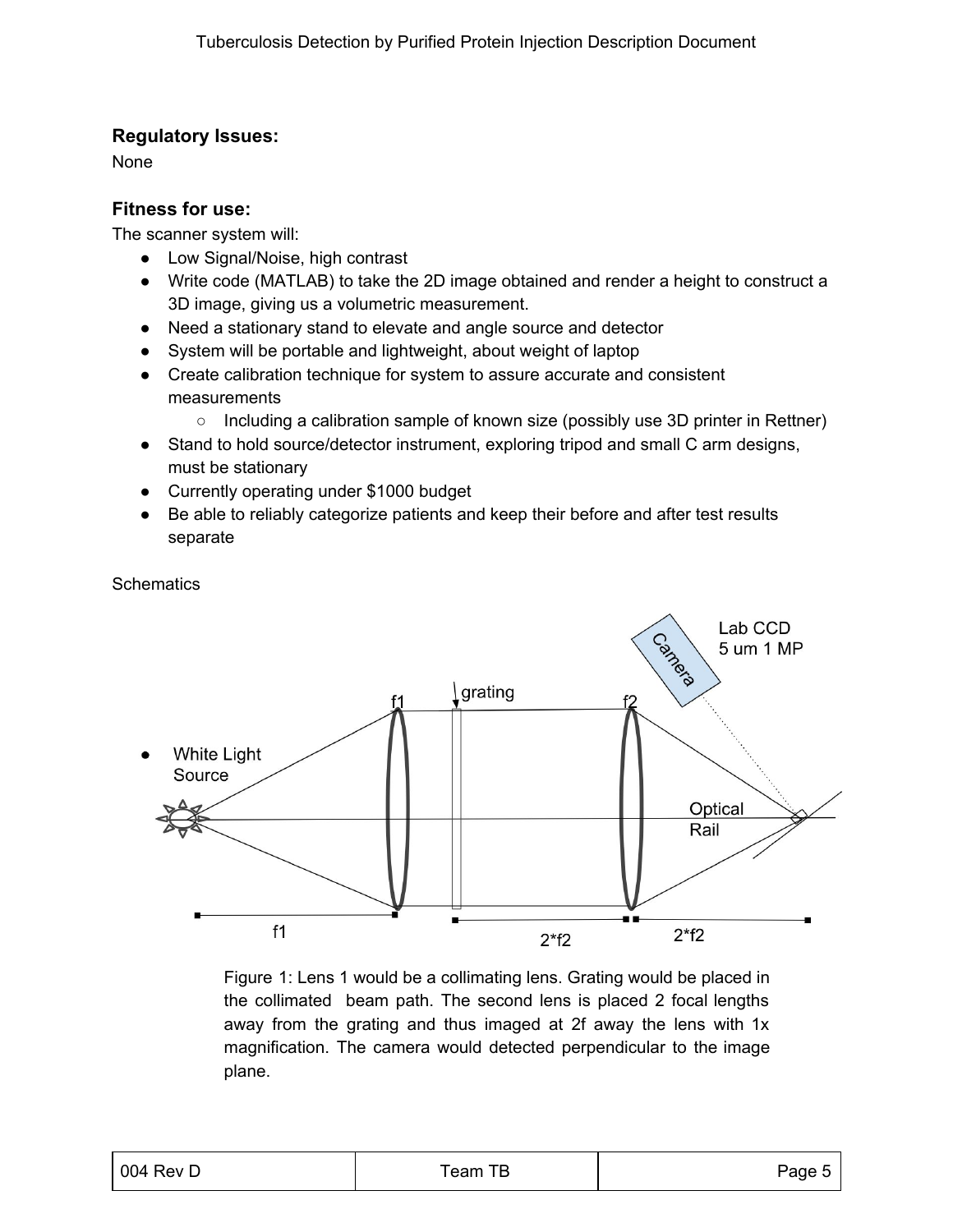| Requirements                  |                          |
|-------------------------------|--------------------------|
| Collimator Lens Diameter      | $\sim$ 20mm              |
| Object FOV                    | $\geq 20$ mm             |
| Magnification                 | 1 X                      |
| Overall system length         | $<$ 300 mm               |
| Weight                        | $< 5$ lbs                |
| <b>Light Source</b>           | LED or White Light       |
| <b>Sensor CCD Resolution</b>  | 1 MP at 5 um per pixel   |
| Grating Spacing and Dimension | 1 ot 2 lp/mm; 20 x 20 mm |
| Response time                 | $< 5$ minute             |

It is desirable that:

- Both problems (correct injection depth and reading results) should be solved in one instrument
- Instrument must be portable, easy to operate, low cost

If there is time and/or team resources available:

- Be able to charge and use without continuous power source
- Plug into phone and use with app

We are not responsible for

- False negatives and positives diagnosis
- Accuracy of the physical injection
- Getting our product approved by the FDA

#### **Next Steps and Upcoming challenges**

- Lab space has been acquired, PPD samples to be picked up today
- 3D print volume sample to test profilometry method
- PPD sample has been acquired
- Test PPD sample to determine reflectivity and transmission
- Test reflectivity and transmission of different color types of skin.
- Solve the problem that skin will diffuse light and might cause noticeable scatter.
- Consider the curvature of the "reference plane" in the calculation of the height since the tested skin is not perfectly flat.
- Consider the diffraction limit and aberration of the system.

| 004 Rev D | Feam<br>ப<br>Ð | Page |
|-----------|----------------|------|
|           |                |      |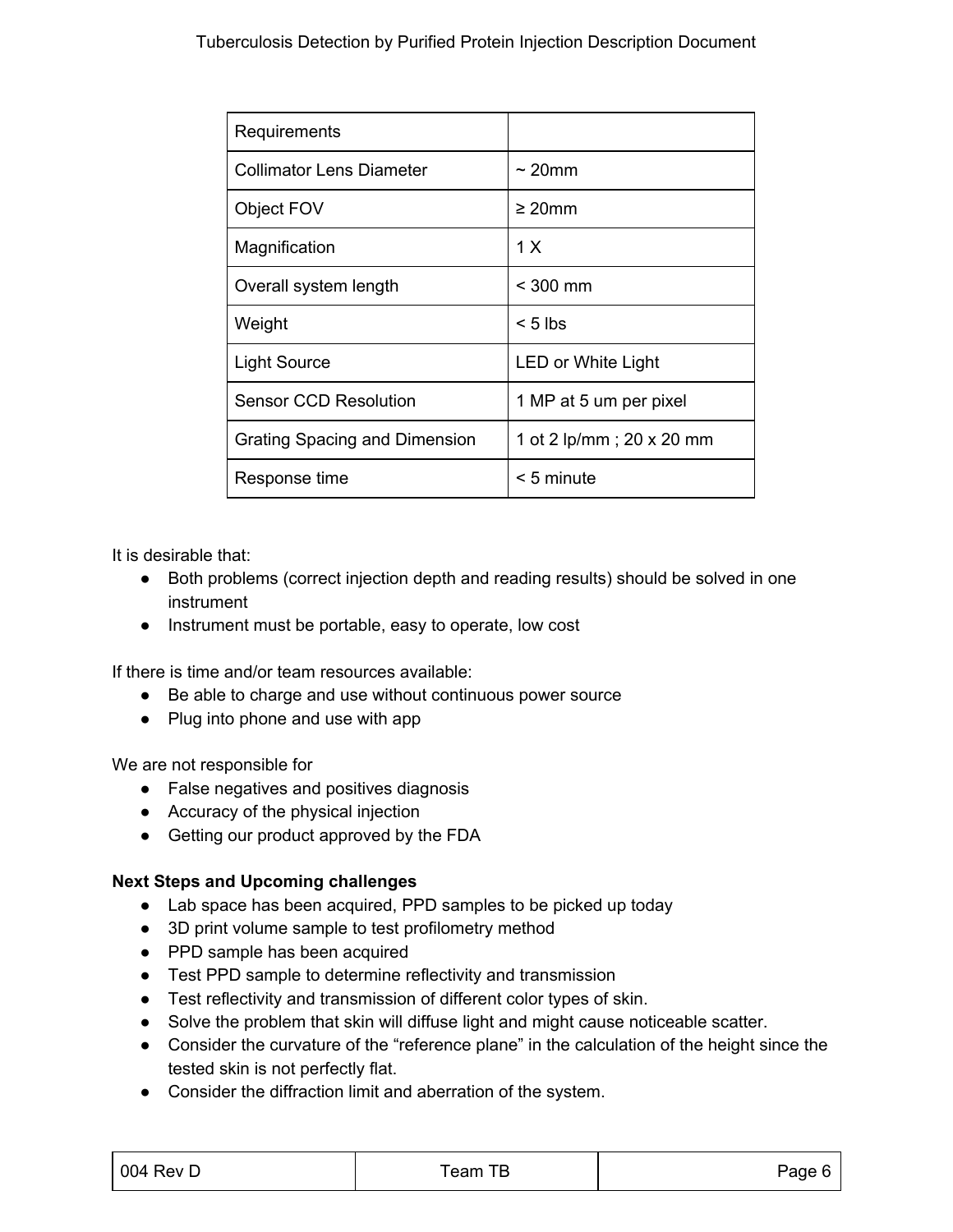#### **Team Member Responsibilities**

Sze Wah Lee (Project Coordinator)

- Reinforce Schedules
- Gating Spacing
- Code V modelling of Optical System with known aberrations

Rebecca Silver (Customer Liaison)

- Create and running MATLAB code
- Communicate with customer

Madilyn Beckman (Scribe)

- Create and running MATLAB Code
- Maintain meeting notes with clarity and concision

Coco Yang (Document Handler)

- CAD drawing of the 3 3-D bumps (Make sure its STL file, https://www.tinkercad.com/)
- Lab equipments tracking and finding
- Ensure all official documents includes all the requirements, specifications and correct format.

#### **Fall Semester 2017 Timeline**

**October** 

- Meet with customers and address scope of problem
- Brainstorm Preliminary design solutions
- Meet with faculty advisor

November

- Decided on a design solution
- Suggest solutions to customer and readdres scope of problem
- Design setup and understand the mathematical algorithm for solution
- Lab space confirmation
- Preliminary lab demonstration

December

- Final PRD and presentation
- Plan for next semester

| 004 Rev D | Team TB | Page |  |
|-----------|---------|------|--|
|           |         |      |  |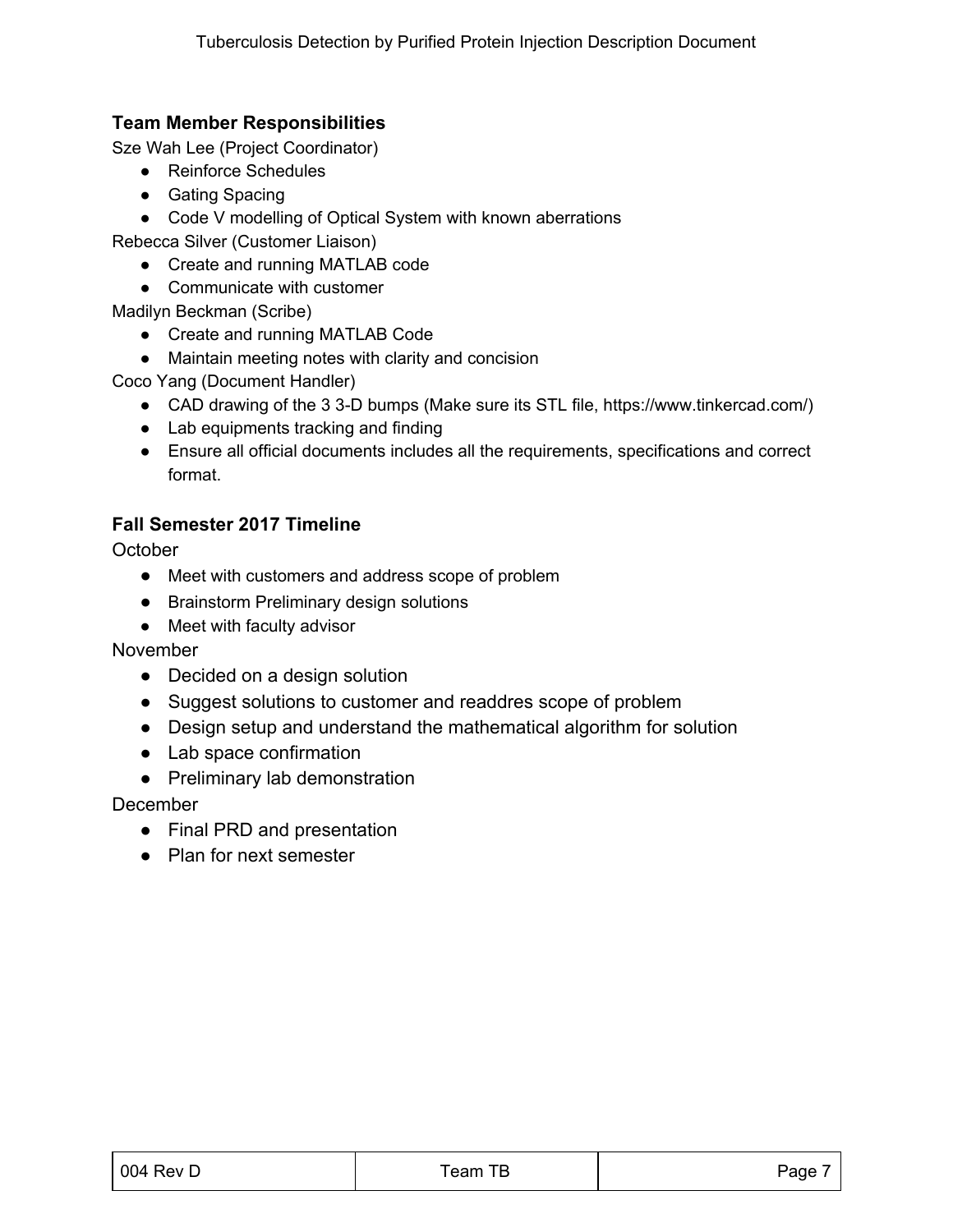#### **Spring Semester 2018 Timeline**

January

- Write a functional MATLAB program
- Obtain system components and assemble in lab
- 3D print bumps with known volume, width and height

February

- Implement our code and test with 3D bump in lab
- Revise and improve code
- Design a final packaging prototype

March

- Finalize Prototype
- IA Presentation

April

- Probability to test device on store bought chicken
- Design Day

| 004 Rev D | Team TB | Page 8 |
|-----------|---------|--------|
|           |         |        |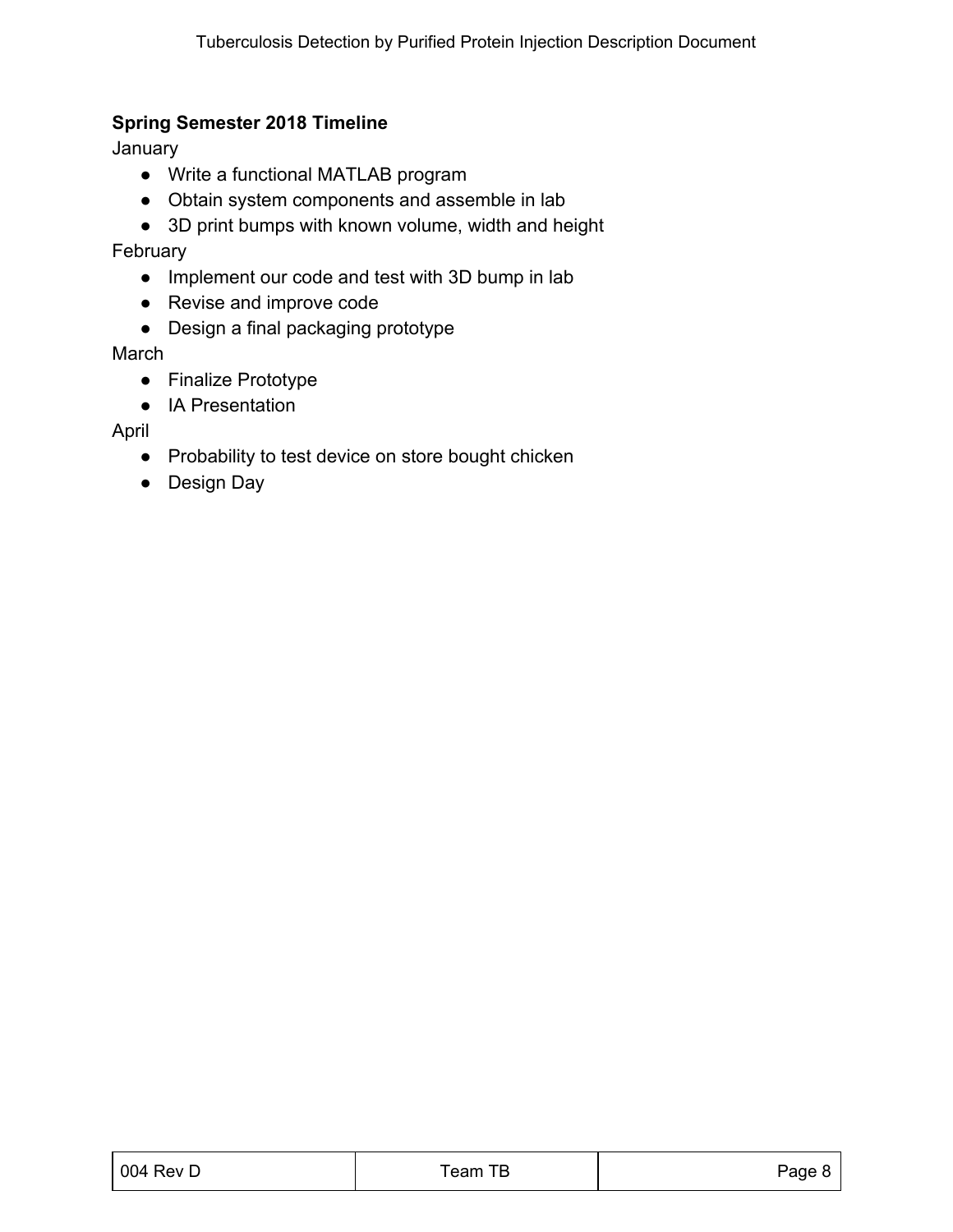## **Appendix:**

Anticipated Lab Internal Equipment Borrowing CCD Camera (Per's Lab) Optical Rail and Len's Mount (Per's Lab)

BME TB Team Info *Group Members:* Alexander Strand <astrand2@u.rochester.edu> An Li Lin <alin15@u.rochester.edu>, Raymond Chin <rchin3@u.rochester.edu>, Tianyu Wu <[twu20@u.rochester.edu](mailto:twu20@u.rochester.edu)> *Progress:*

Our plan is to measure the modulus of skin tissue in order to quantify the induration of the tissue. We have several approaches in mind, including ultrasound elastography and compressive force sensors, but haven't narrowed it down yet.

## Basic Lab SetUp Implementation





Figure (a)Left. Grating pattern is imaged onto an angled flat surface. (b) Right. Image seen by the phone camera positioned perpendicular to the flat surface. The object with unknown height on the flat surface distorts the grating pattern as expected from the theory.

### Equations for data analysis

 $(a) g_o(x, y) = a(x, y) + b(x, y) cos[2\pi f_o x + \Phi_o(x, y)]$ (b)  $\Phi_o(x) = 2\pi f_o \overline{BD}$ 

 $(c) g_s(x, y) = a(x, y) + b(x, y) cos[2\pi f_o x + \Phi_s(x, y)]$